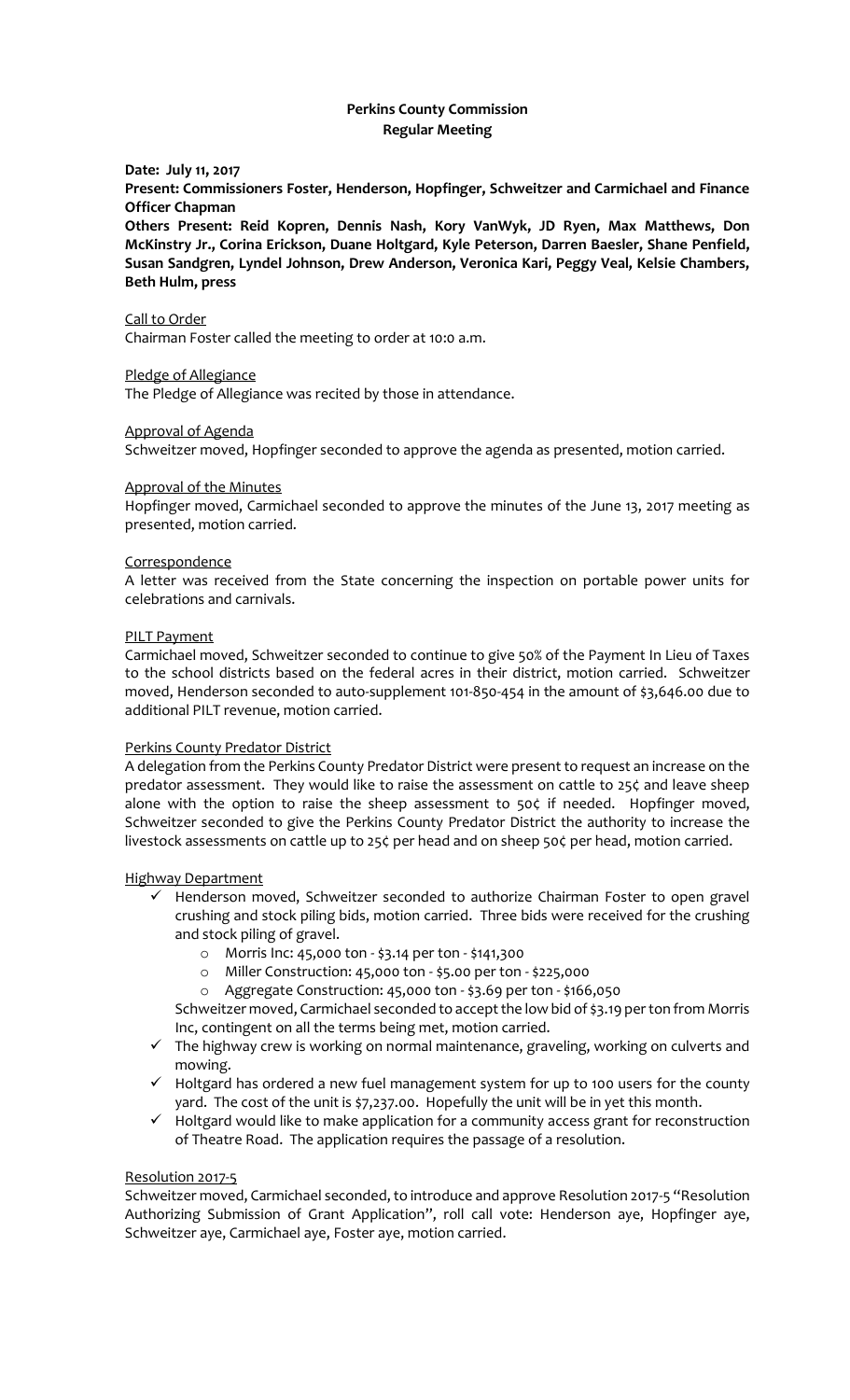# **Resolution 2017-5**

## **RESOLUTION AUTHORIZING SUBMISSION OF APPLICATIONS**

Whereas, the Perkins County Board of Commissioners desire the reconstruction and improvement of the project as hereinafter described:

## **LOCATION AND LENGTH:**

Reconstruction of Theatre Road in Lemmon, SD. A total of approximately 0.66 miles of Theatre Road would be reconstructed between US Highway 12 and Railway Street on the west edge of Lemmon.

And, WHEREAS, Perkins County certifies that the project (s) are listed in the County's Five-Year County Highway and Bridge Improvement Plan;

And WHEREAS, Perkins County agrees to 40% of construction costs up to the maximum grant amount of \$400,000 and pay all construction costs over and above the maximum grant amount of \$400,000;

And WHEREAS, Perkins County Commission hereby authorizes the Community Access Grant application and any required funding commitments;

NOW THEREFORE BE IT RESOLVED: That the South Dakota Department of Transportation be hereby requested to accept the attached Community Access Grant application.

### Theatre Road Speed Limit

Holtgard would like to make a change to the speed limit on 192nd Ave. aka Theatre Road. Schweitzer moved, Carmichael seconded to set the speed limit on 192nd Ave. aka Theatre Road at 45 miles per hour reducing to 30 miles per hour right prior to the IGA with signage completed according to current regulation, motion carried. (a map of the area has been filed at the Perkins County Finance Office.)

### Budget

- $\checkmark$  Susan Sandgren, representing Three Rivers Mental Health and Chemical Dependency Center, was present to request a \$7,500 subsidy for 2018.
- $\checkmark$  A delegation from the Perkins County Conservation District was present to request \$26,000 as a subsidy for 2018.
- ✓ Discussion on the 2018 Budget will continue at the August Meeting.

## Northwest Regional Landfill

Hopfinger moved, Schweitzer seconded to appoint Wayne Henderson as the Perkins County Director to the Northwest Regional Landfill, discussion held. Roll call: Hopfinger aye, Schweitzer aye, Carmichael nay, Henderson nay, Foster nay, vote failed. Carmichael moved, Henderson seconded to appoint Brian Hopfinger, roll call vote: Schweitzer aye, Carmichael aye, Henderson aye, Hopfinger nay, Foster aye, motion carried.

#### Burn Ban

Discussion was held on the County implementing a burn ban. Research will be done by the State's Attorney on the legalities and return to the Commission for further discussion.

Hopfinger left the meeting at 11:30 a.m.

## Resolution 2017-6 Plat of Shadehill Lake Paradise View Subdivision

Henderson moved, Schweitzer seconded, to introduce and approve Resolution 2017-6, "Plat of Shadehill Lake Paradise View Subdivision", roll call vote: Schweitzer aye, Carmichael aye, motion carried.

> *Resolution 2017-6 Plat of Lots 1-9 of the Shadehill Lake Paradise View Subdivision To Perkins County Located in SE1/4SE1/4 of Section 8 Township 21 North, Range 15 East of the B.H.M.*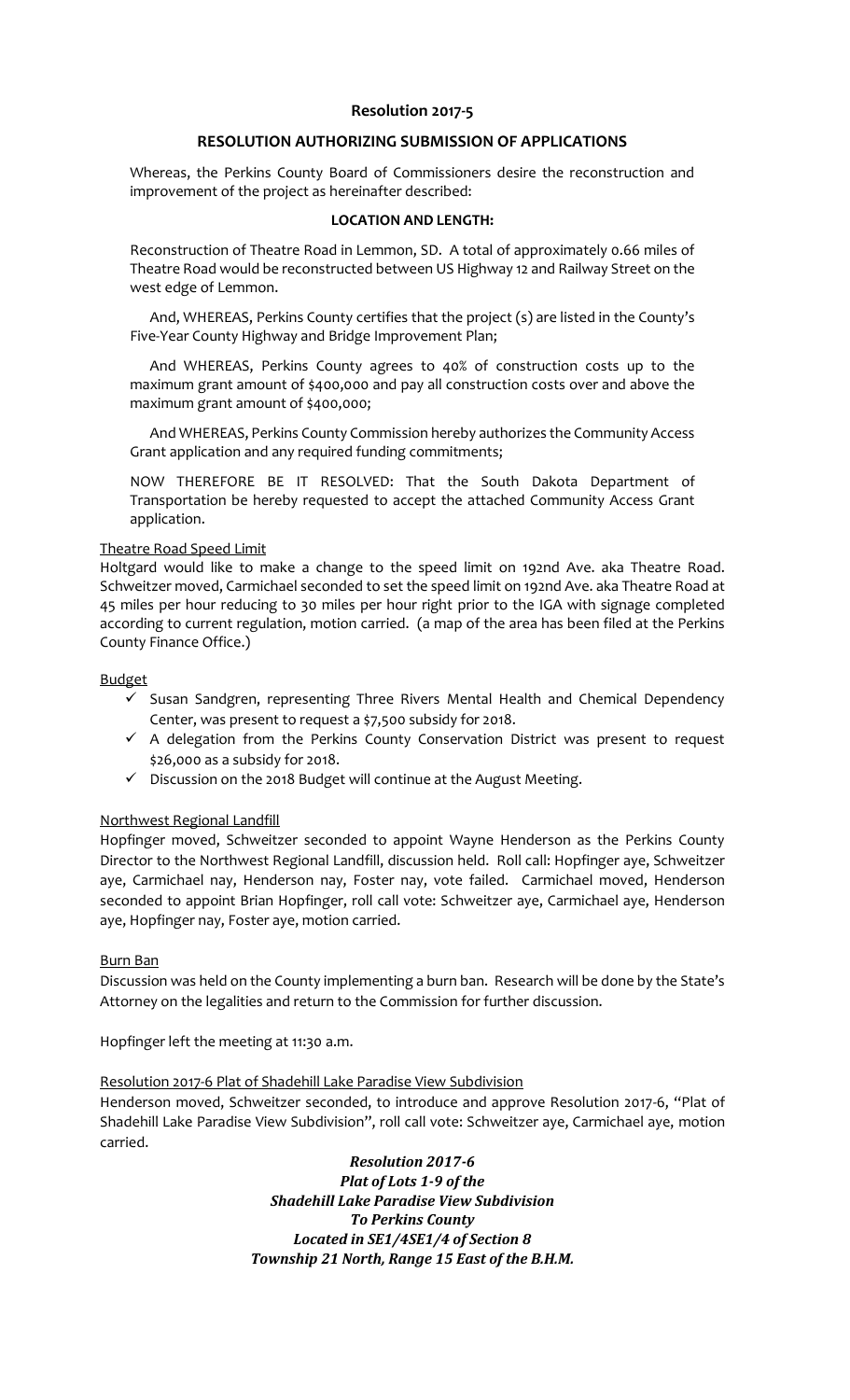*Be it resolved by the County Commission of Perkins County, South Dakota that the Plat of Lots 1-9 of the Shadehill Lake Paradise View Subdivision to Perkins County, South Dakota as located in SE1/4SE1/4 of Section 8, Township 21, Range 15 East of the B.H.M., Perkins County South Dakota having been examined, is hereby approved in accordance with the provisions of South Dakota Compiled Law, Chapter 11-3, and any amendments thereof.*

## Resolution 2017-7

Schweitzer moved, Carmichael seconded to introduce and approve Resolution 2017-7, roll call vote: Carmichael aye, Henderson aye, Schweitzer aye, Foster aye, motion carried.

### *RESOLUTION 2017-7*

*WHEREAS, the Perkins County Commission recognizes that U.S. Highway 12 and South Dakota Highway 73 are major arterial highways in Perkins County; and*

*WHEREAS, both highways provide a crucial farm to market link to the livestock market and major grain terminal located in the City of Lemmon; and* 

*WHEREAS, the condition of the highways are deplorable and a safety hazard, damage travelers' vehicles and have hampered the free flow of interstate traffic; and*

*WHEREAS, both highways have been on the STIP for overlay and shoulder widening for over seven years; and;*

*WHEREAS, this project has been continually delayed; and*

*WHEREAS, the condition of these highways are unacceptable and need immediate attention; and*

*WHEREAS, due to the terrible condition of South Dakota Highway 73, the county highway system, which at the current time is in good condition, has experienced an influx of truck traffic and other traffic due to the condition of South Dakota Highway 73; and*

*WHEAEAS, the natural diversion of this traffic causes safety hazards on this narrow county highway;*

*THEREFORE BE IT RESOLVED, The Perkins County Commission strongly urges that the South Dakota Department of Transportation make South Dakota Highway 73 and U.S. Highway 12 its number one priority in the State of South Dakota and ensure this project is completed in a timely manner.*

## Gutter De-Icer

Discussion was held on installing a de-icer product on the gutters on the north side of the courthouse to prevent ice from tearing the new gutters off the building. Henderson moved, Carmichael seconded to have de-icers installed on the north side of the courthouse, motion carried.

## Claims

The following claims were presented and approved for payment, June payroll: 88,193.85; IRS, fica, 7,165.60; SD Retirement, retirement, 5,473.92; Delta Dental, insurance, 1,387.86; Medico Life, insurance, 137.52; Wellmark, insurance, 21,661.72; SDPEF, insurance, 99.00; HRA Reimbursements, 9,272.98; A&B Business, supplies, 9.54; A+ Repair, repairs, 1,968.65; BH Hills Family Practice, jail medical, 10.00; Bison Courier, publishing, 265.79; Bison Food Store, supplies, 3.19; Bison Grain, supplies, 301.20; Bison Implement, repairs/supplies, 3,319.27; Black Strap, Inc, supplies, 6,217.98; Butler Machinery, repairs, 1,365.35; Chapman's Electronics, repairs, 99.95; Connecting Point, maintenance, 8,883.00; Contractors Supply, supplies, 26.00; Current Connection, equipment/supplies, 2,049.37; Dakota Auto Parts, repairs, 36.99; Dakota Farm Equipment, repairs, 888.12; Dakota Feed & Seed, supplies/chemical, 17,814.00; Dakota Lodge, rent room, 55.00; EMC, insurance, 595.00; Corina Erickson, travel, 146.16; Executive Mgmt Finance Office, supplies, 22.44; G&O Paper, supplies, 282.65; Governor's Office of Economic, loan payment, 44,120.00; Grand Electric, utilities, 1,402.94; Gregorian Inc Mfg, repairs, 139.57; Hamand Tire, maintenance, 50.50; Hills Material Co, material, 1,757.70; Horizon Health Care, rent, 1,680.00; Horn Law Office, MH ct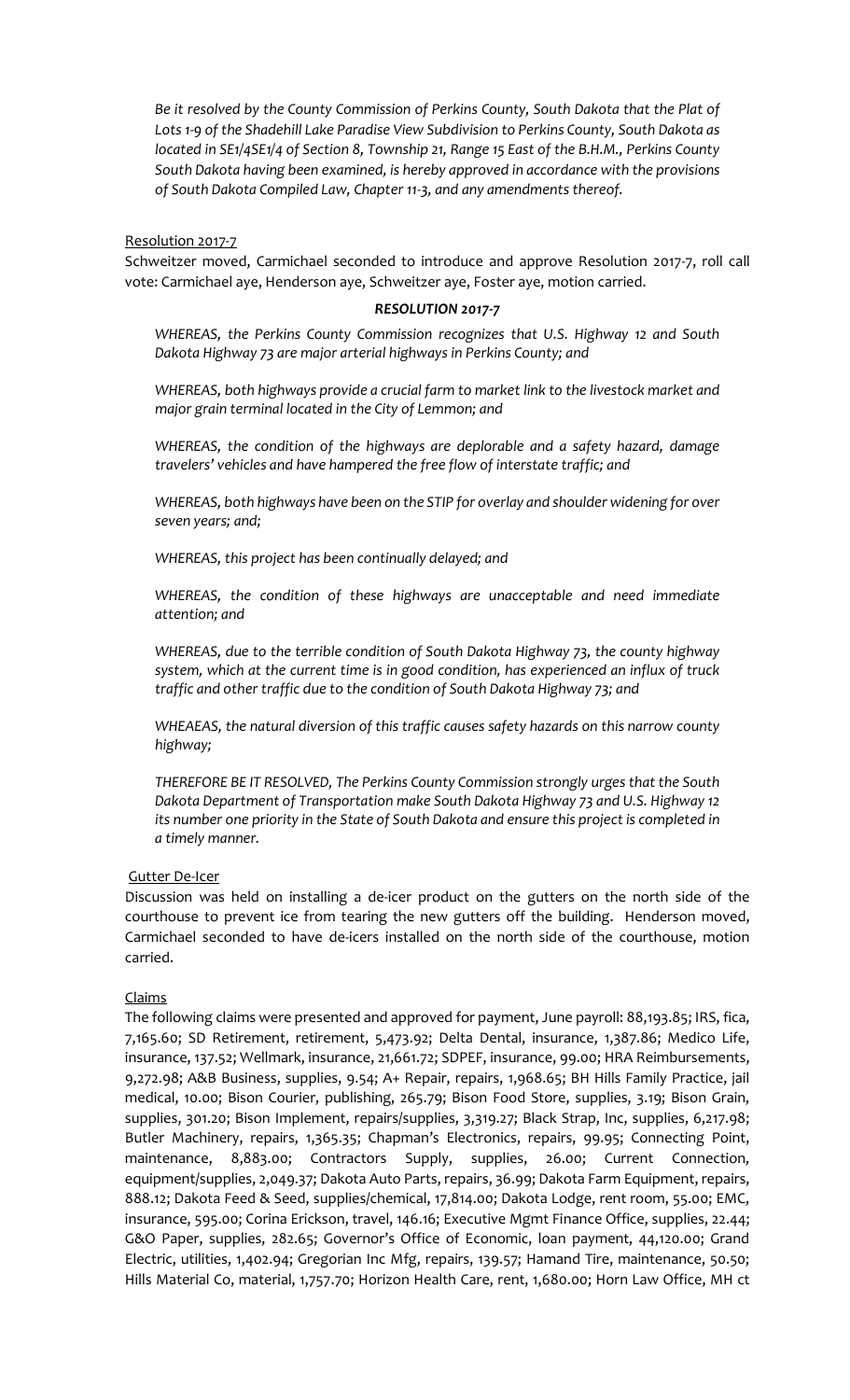appt atty, 212.80; John Deere, repairs, 257.79; M Katterhagen, MH board, 15.00; Kinney Law, PC, cut appt atty, 1,195.57; KS State Bank, loan payment, 38,052.53; City of Lemmon, travel, 2,412.95; Lemmon EMT, travel, 451.45; Lemmon Senior Citizens, subsidy, 1,500.00; Lewis & Clark BHS, MH physician, 160.00; Lucy Lewno, MH board, 150.46; Matheson Tri-Gas, supplies, 16.80; MD Spraying Services, prof fees, 635.00; Meade County, jail board, 2,015.00; Newman Signs, supplies, 1,977.78; NW Farm & Home Supply, supplies, 254.86; S Penfield, rent, 400.00; Perkins County Ambulance, travel, 1,039.94; Pharmchem Inc, testing, 25.00; Phil's Paint & Body, repairs, 240.00; Pitney Bowes, maintenance, 408.54; Postoffice, box rent, 56.00; Premier Equipment, repair, 1,864.37; Productivity Plus Account, repairs, 360.89; Redwood Toxicology Lab, supplies, 64.50; Runnings, supplies, 21.29; SBM, maintenance, 22.66; Dean Schaefer, MH court reporter, 30.00; SD Dept of Health, CHN qrtly pymt, 1,545.00; SD Human Services, patient care, 600.00; SDAAO, registration, 600.00; SDVSOA, dues, 62.50; Servall Linen Supply, supplies, 49.54; Sheehan Mack, repairs, 844.93; Simpson Ranch, chemical rebate, 4,679.55; Sorum Fire Dept, subsidy, 4,000.00; SW Grain, fuel, 13,360.00; K Swanda, MH board, 15.00; Town of Bison, utilities, 195.60; Truenorth Steel, supplies, 2,697.90; Verizon Wireless, maintenance, 289.16; VISA, travel/equipment, 401.46; West Group, law books, 1,765.50; West River Telephone, utilities, 1,515.85; Yankton County Sheriff, MH travel, 50.00; Zuercher Technologies, supplies, 1,400.00.

## **Adjournment**

Henderson moved, Carmichael seconded to adjourn the meeting at 12:52 p.m., motion carried. The next regular meeting of the Perkins County Commission will be held on Tuesday August 8, 2017 at 10:00 a.m. at the Perkins County Courthouse.

\_\_\_\_\_\_\_\_\_\_\_\_\_\_\_\_\_\_\_\_\_\_\_\_\_\_\_\_\_\_\_\_\_\_\_ \_\_\_\_\_\_\_\_\_\_\_\_\_\_\_\_\_\_\_\_\_\_\_\_\_\_\_\_\_\_\_\_\_\_\_

ATTEST: APPROVED:

Sylvia Chapman, Finance Officer **Rusty Foster, Chairman**